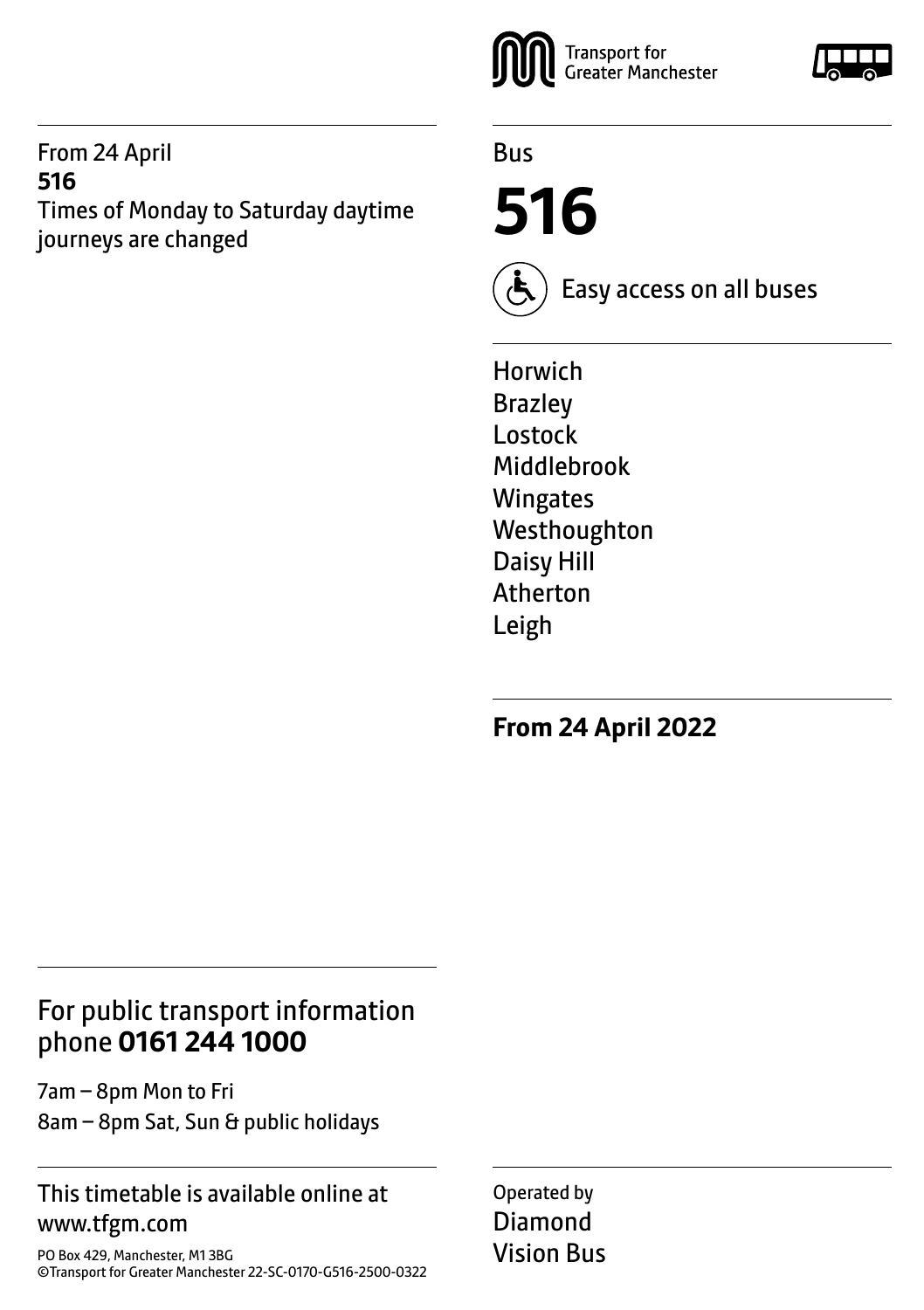# Additional information

# Alternative format

To ask for leaflets to be sent to you, or to request large print, Braille or recorded information phone 0161 244 1000 or visit www.tfgm.com

### Easy access on buses



 Journeys run with low floor buses have no steps at the entrance, making getting on and off easier. Where shown, low floor buses have a ramp for access and a dedicated space for wheelchairs and pushchairs inside the bus. The bus operator will always try to provide easy access services where these services are scheduled to run.

# Using this timetable

Timetables show the direction of travel, bus numbers and the days of the week. Main stops on the route are listed on the left. Where no time is shown against a particular stop, the bus does not stop there on that journey. Check any letters which are shown in the timetable against the key at the bottom of the page.

# Where to find information about service changes

www.tfgm.com Bus station posters Leaflets from outlets.

# Tickets and information

Bus companies offer a range of tickets for use on their own buses. For travel on any service in the County, use System One tickets, including DaySaver. Travelshops provide tickets, information and journey planning advice on buses, trains and trams for work and pleasure.

# Using the 24 hour clock

Times are shown in four figures. The first two are the hour and the last two are the minutes.

0753 is 53 minutes past 7am 1953 is 53 minutes past 7pm



# Operator details

#### **Diamond**

Weston Street Bolton BL3 2AW Telephone 01204 937535 Email commentsdiamondbusnorthwest@rotala.co.uk www.diamondbuses.com **Vision Bus**

Unit 1E Blackrod Interchange Station Road Blackrod Bolton

BL6 5JE Telephone 01204 468 288

### Travelshops

#### **Leigh Bus Station**

Mon to Fri 7am to 5.30pm Saturday 8.30am to 1.15pm and 2pm to 4pm Sunday\* Closed \*Including public holidays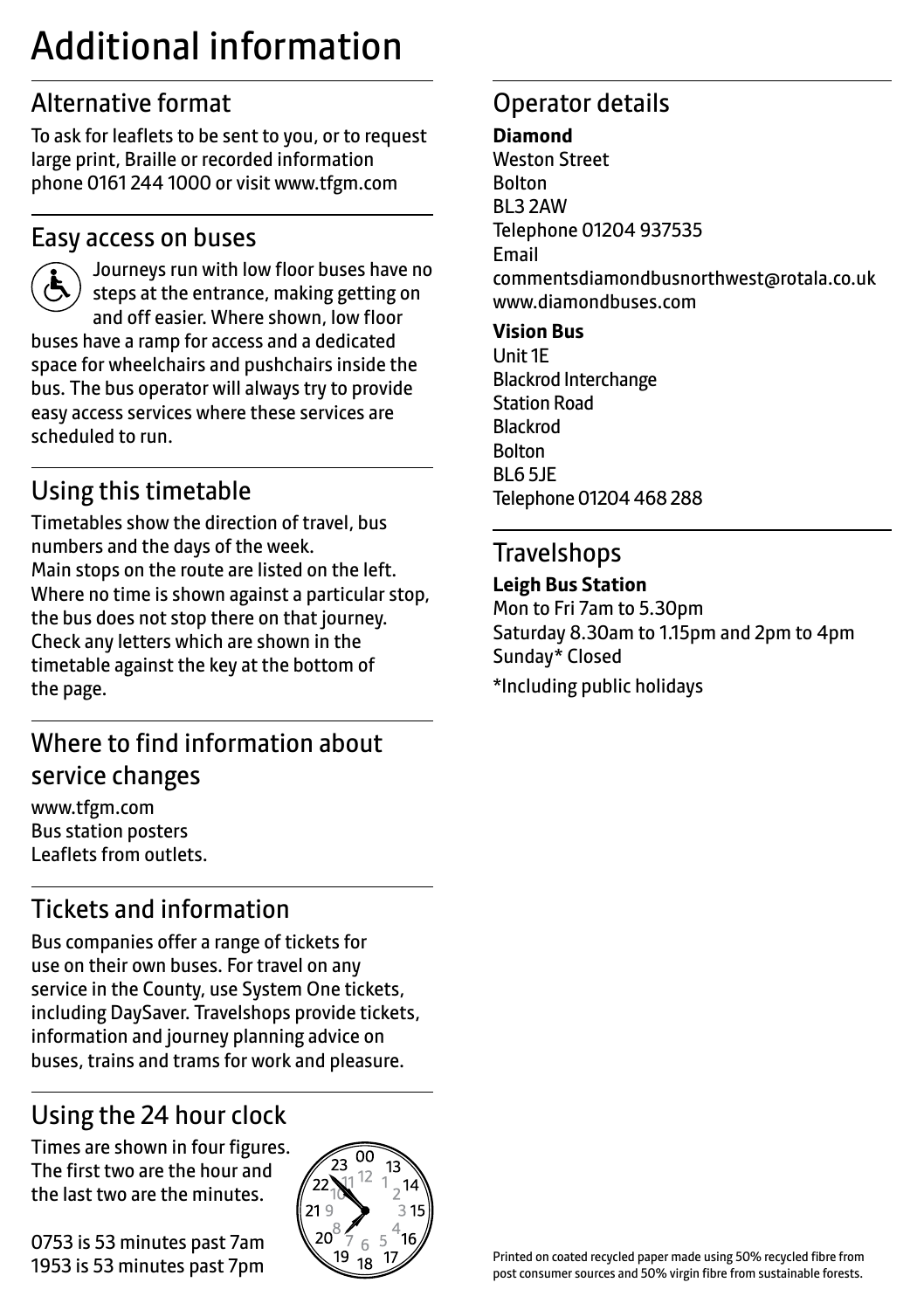

information being inaccurate.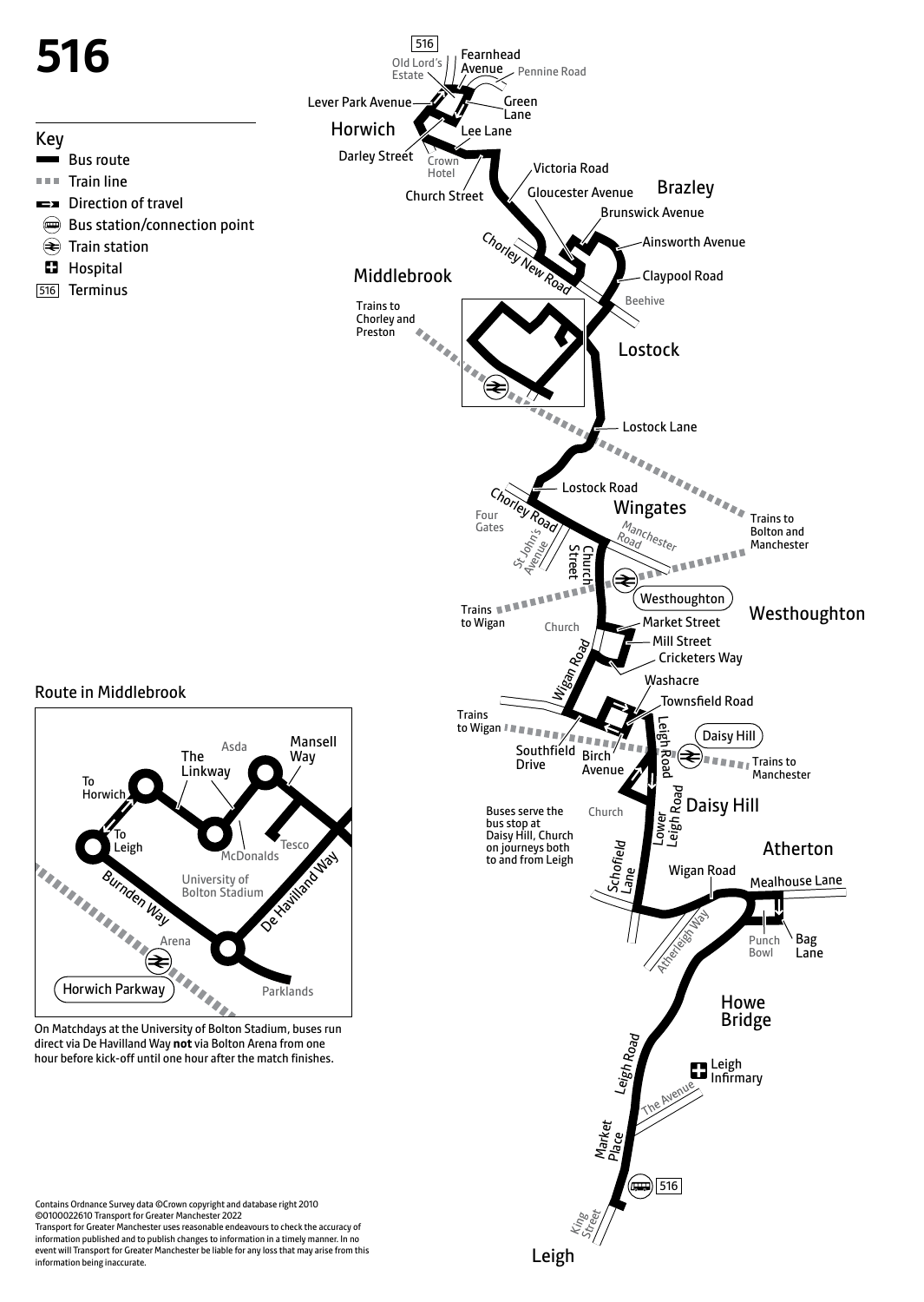### Mondays to Fridays

|                            | a              | a                                   |       | a    |                     | a    | a    |                |                |  |
|----------------------------|----------------|-------------------------------------|-------|------|---------------------|------|------|----------------|----------------|--|
| Horwich, Old Lord's Estate | 0703 0818 0929 |                                     |       |      | 1329 1435 1540 1703 |      |      |                | 1803 1959 2159 |  |
| Brazley, Ainsworth Avenue  |                | 0714 0829 0939                      | and   |      | 1339 1445 1550      |      | 1714 | 1814           | 2007 2207      |  |
| Middlebrook, Asda          |                | 0721 0836 0946 every 1346 1452 1557 |       |      |                     |      | 1721 | 1821           | 2013 2213      |  |
| Middlebrook, Parklands     |                | 0725 0840 0950 hour                 |       | 1350 | 1456                | 1601 | 1725 | 1825 2017 2217 |                |  |
| Westhoughton, Church       |                | 0738 0853 1003                      | until |      | 1403 1509           | 1614 | 1738 |                | 1838 2028 2228 |  |
| Atherton, Bag Lane         | 0753 0908 1018 |                                     |       |      | 1418 1524           | 1629 | 1753 |                | 1853 2041 2241 |  |
| Leigh, Bus Station         | 0803 0918 1028 |                                     |       |      | 1428 1534           | 1639 | 1803 |                | 1903 2050 2250 |  |

### **Saturdays**

|  | a                      |                                                  |                                              | a                    |                                   |                        |                                       |
|--|------------------------|--------------------------------------------------|----------------------------------------------|----------------------|-----------------------------------|------------------------|---------------------------------------|
|  |                        |                                                  |                                              |                      |                                   |                        | 1959 2159                             |
|  |                        |                                                  | 1539                                         |                      |                                   |                        |                                       |
|  |                        |                                                  |                                              |                      |                                   |                        | 2013 2213                             |
|  |                        |                                                  | 1550                                         |                      | 1751                              |                        | 2017 2217                             |
|  |                        | until                                            | 1603                                         |                      |                                   |                        |                                       |
|  |                        |                                                  | 1618                                         | 1716                 | 1815                              | 2041                   | 2241                                  |
|  |                        |                                                  | 1628                                         |                      | 1824                              |                        | 2050 2250                             |
|  | 0851 0951<br>0916 1016 | 0829 0929 1029<br>1050<br>1118<br>0926 1026 1128 | 0840 0940 1039 and<br>hour<br>0902 1002 1103 | 0847 0947 1046 every | 1529 1629<br>1651<br>1702<br>1726 | 1729<br>1546 1647 1747 | 1640 1740 2007 2207<br>1802 2028 2228 |

#### Sundays and public holidays (except Christmas and New Year period)

|                            |           |           |      |      |      |      |           | b         |
|----------------------------|-----------|-----------|------|------|------|------|-----------|-----------|
| Horwich, Old Lord's Estate |           | 0959 1159 |      | 1359 | 1559 | 1759 |           | 1959 2159 |
| Brazley, Ainsworth Avenue  |           | 1007      | 1207 | 1407 | 1607 | 1807 |           | 2007 2207 |
| Middlebrook, Asda          |           | 1013      | 1213 | 1413 | 1613 | 1813 | 2013 2213 |           |
| Middlebrook, Parklands     |           | 1017      | 1217 | 1417 | 1617 | 1817 | 2017 2217 |           |
| Westhoughton, Church       |           | 0828 1028 | 1228 | 1428 | 1628 | 1828 |           | 2028 2228 |
| Atherton, Bag Lane         | 0841      | 1041      | 1241 | 1441 | 1641 | 1841 | 2041 2241 |           |
| Leigh, Bus Station         | 0850 1050 |           | 1250 | 1450 | 1650 | 1850 |           | 2050 2250 |

For details of buses during the Christmas and New Year period, please phone 0161 244 1000

Bus 516 is provided with the financial support of Transport for Greater Manchester

a – Run by Diamond

b – Run by Vision Bus

& - All bus 516 journeys are run using easy access buses. See inside front cover of this leaflet for details